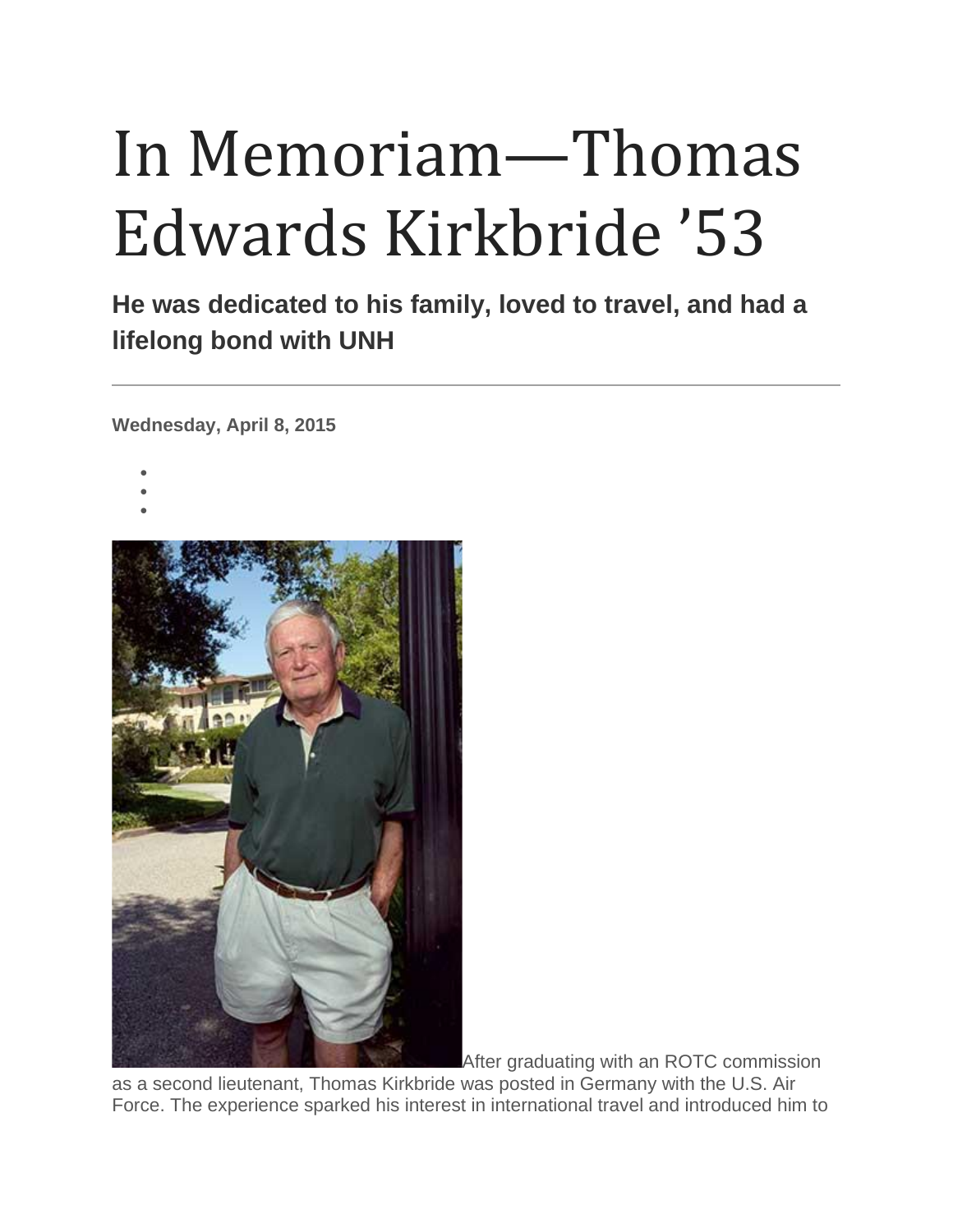the love of his life. It was there that he met his wife, Anne, a teacher in the schools for U.S. dependents. Over the years they traveled extensively as a couple and with their three children, Ellen Kaidanow, Peter and Christopher. Kirkbride also struck out on his own to places as diverse as Singapore, Cuba, North Korea and Dubai.

He enjoyed exploring other cultures and observing different ways of life, says Anne. "He was always interested in people." For more than 50 years, Kirkbride was an active volunteer with the Society of St. Vincent de Paul, an organization of men and women who offer practical, person-to-person assistance to those in need. Wherever he traveled, he made a point of finding out who was in charge of the local branch of the organization, says Anne. "He would arrange to visit them, see the work being done and exchange ideas."

Kirkbride's commitment to service was influenced by his parents' work with the Red Cross during World War II. He was an only child, and while his parents were busy with the war effort, he lived with his great-uncle Tom Phillips, a professor at UNH. He attended the Durham Center School through eighth grade, where he became close friends with Jere Lundholm '53. UNH was much smaller then, recalls Lundholm, and in many ways the town and the university seemed one and the same. "We played sports in the Field House and on Lewis Field like they were our own. We had manual training in the university carpentry shop. There was a special room in the library for us. I am sure that this early exposure also helped establish Tom's lifelong bond to UNH."

After the war, Kirkbride returned to his parents' home in Quincy, Mass. where he attended high school before enrolling at the university. At UNH he managed the basketball and baseball teams, served as statistician for the football team and was sports editor for The New Hampshire. Lundholm, then a university classmate, remembers Kirkbride as "a friendly guy and fun to be with." After graduation the two men worked as lifeguards at the outdoor pool.

The Kirkbrides eventually settled in Anne's home state of California. "He was happy to leave the cold of New England behind," she says. Kirkbride worked for the California CPA Society for more than 20 years and later for Sletten Construction Company. He remained in the Air Force Reserve for 14 years, reaching the rank of lieutenant colonel.

Although he lived on the other side of the country, Kirkbride was one of UNH's most loyal graduates and was active in the Northern California alumni chapter for decades, often serving as its president. His organizational talents were legendary as he almost single-handedly expanded the Nor-Cal alumni network. "He would get on the phone and call 95 people to arrange events," says his wife, joking that "Tom's job was to organize huge get-togethers, and my job was to carry things." He also ensured a warm welcome for UNH sports teams by arranging luncheons and receptions when they came to California to compete. In 2011, Kirkbride's dedication to the university was recognized with his selection for the UNH Volunteer of the Year Award.

He kept a close eye on university happenings to the end of his life. In a letter published in the Fall 2014 UNH Magazine, Kirkbride wrote that he "was delighted to read of the outdoor pool renovations in the Spring/Summer issue" and reminisced about being the